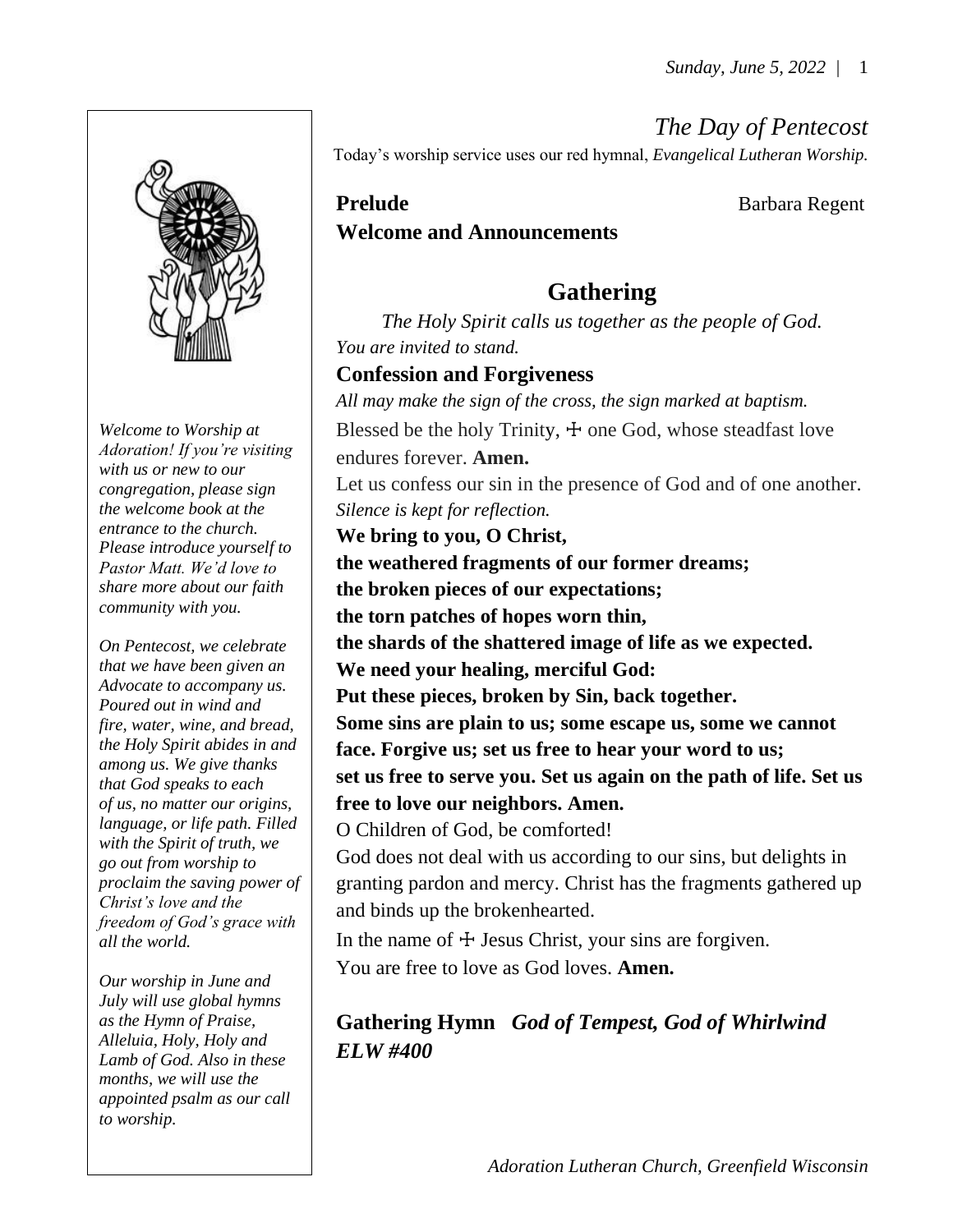*"Psalm 104, a hymn of praise to God as creator, is remarkably comprehensive in its survey of earth and space, flora and fauna, topography and geology. The psalm's list of these diverse aspects of creation extols God's greatness, with particular attention to God's control of and power over that creation. Like any good poet, the psalmist provides no dry recitation of species' names, but rather paints a picture of the landscape using vibrant imagery and powerful metaphors." –Dr. Cameron B.R. Howard*



## **Call To Worship (Based on Psalm 104)**

Let us give thanks for the creative spirit of our God! **God, how fertile is your genius. You shape each thing. You fill the world with all you do.**

We look to the seas: wide and deep, filled with fish large and small, there are ships that ply your trade. Your own toy, Leviathan.

## **God, how creative is your Spirit. You shape each thing. You fill the world with all you do.**

All look to you for food: When they hunger, you provide it and all feed. You open your hand, all feast.

## **God, how nourishing is your Spirit. You shape each thing. You fill the world with all you do.**

We look for you when you seem absent. We fear your turning away. We don't desire to drop back into dust. Breathe into them, and they rise! The face of the earth comes alive.

## **God, how enlivening is your Spirit. You You shape each thing. You fill the world with all you do.**

May your glory endure—for you, God, took delight in creating! **Let us sing to the Lord, as long as we live!** Making music to our God, let us give joy to the source of our joy.

## **We bless you, Lord! Hallelujah!**

# **Greeting**

The grace of our Lord Jesus Christ, the love of God, and the communion of the Holy Spirit be with you all. **And also with you.**

# **Hymn of Praise:** *Oh Sing to the Lord ELW #822*

# **Prayer of the Day**

The Lord be with you. **And also with you.** Let us pray. **O Spirit of Love, O Spirit of Life!**

**At Pentecost, you poured yourself into tongue-tied apostles, setting their lips ablaze with the tones and textures of their neighbors' speech, so that all could be drawn to the story of your love.**

**Rouse and enliven us with that same fire, so that we, too, might be poured out in ecstatic love for our**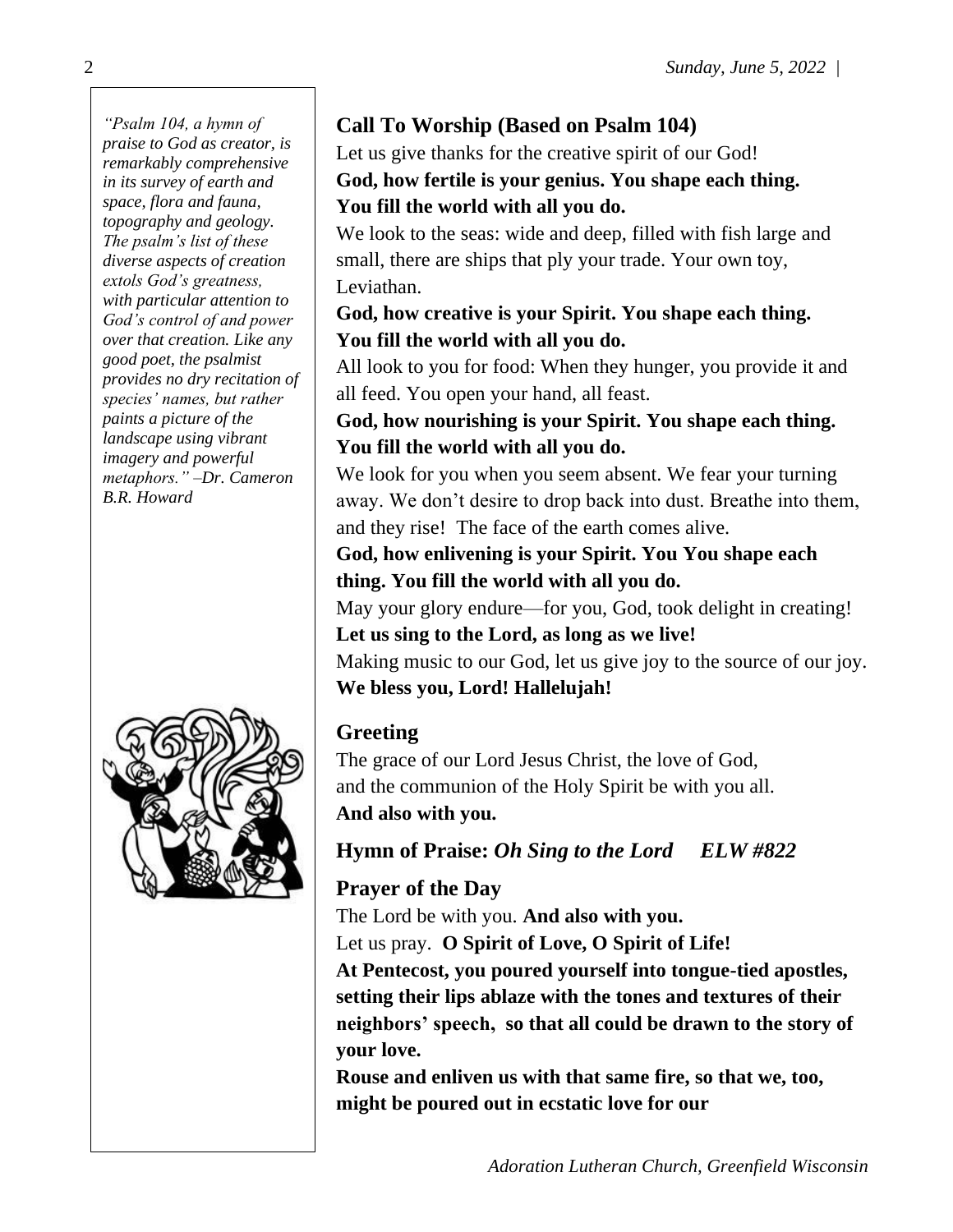**neighbors, drawing them into the abundant life we only find in you, through Jesus Christ our Savior and Lord, Amen.** *Please be seated*.

## **Word**

*God speaks to us in scripture reading, preaching, and song.* **First Reading: Genesis 11:1-9**

## A reading from the book of Genesis.

<sup>1</sup>Now the whole earth had one language and the same words.  ${}^{2}$ And as they migrated from the east, they came upon a plain in the land of Shinar and settled there. <sup>3</sup>And they said to one another, "Come, let us make bricks, and burn them thoroughly." And they had brick for stone, and bitumen for mortar. <sup>4</sup>Then they said, "Come, let us build ourselves a city, and a tower with its top in the heavens, and let us make a name for ourselves; otherwise we shall be scattered abroad upon the face of the whole earth."

<sup>5</sup>The Lord came down to see the city and the tower, which mortals had built. <sup>6</sup>And the Lord said, "Look, they are one people, and they have all one language; and this is only the beginning of what they will do; nothing that they propose to do will now be impossible for them. <sup>7</sup>Come, let us go down, and confuse their language there, so that they will not understand one another's speech." <sup>8</sup>So the Lord scattered them abroad from there over the face of all the earth, and they left off building the city. <sup>9</sup>Therefore it was called Babel, because there the Lord confused the language of all the earth; and from there the Lord scattered them abroad over the face of all the earth. Word of God, Word of Life. **Thanks be to God.** 

## **Special Music: "Go Through the Gates" – Chancel Choir**

#### **Second Lesson: Romans 8:14-18**

A reading from Paul's Letter to the Church in Rome.

<sup>14</sup>For all who are led by the Spirit of God are children of God. <sup>15</sup>For you did not receive a spirit of slavery to fall back into fear, but you have received a spirit of adoption. When we cry, "Abba! Father!" <sup>16</sup>it is that very Spirit bearing witness with our spirit that we are children of God, <sup>17</sup>and if children, then heirs, heirs of God and joint heirs with Christ—if, in fact, we suffer with him so that we may also be glorified with him.

Word of God, Word of Life. **Thanks be to God.**

*The builders of the tower of Babel try to make a name for themselves by building their tower to the heavens. God scatters them, confusing their language so that they cannot understand one another. The miracle at Pentecost is a reversal of sorts, drawing many people with many languages together into the new people of God.*



*Here Paul speaks about the mystery of baptism: through the Holy Spirit we are claimed, gathered, and welcomed into Christ's body, the church. And we receive a new name in our adoption: child of God.*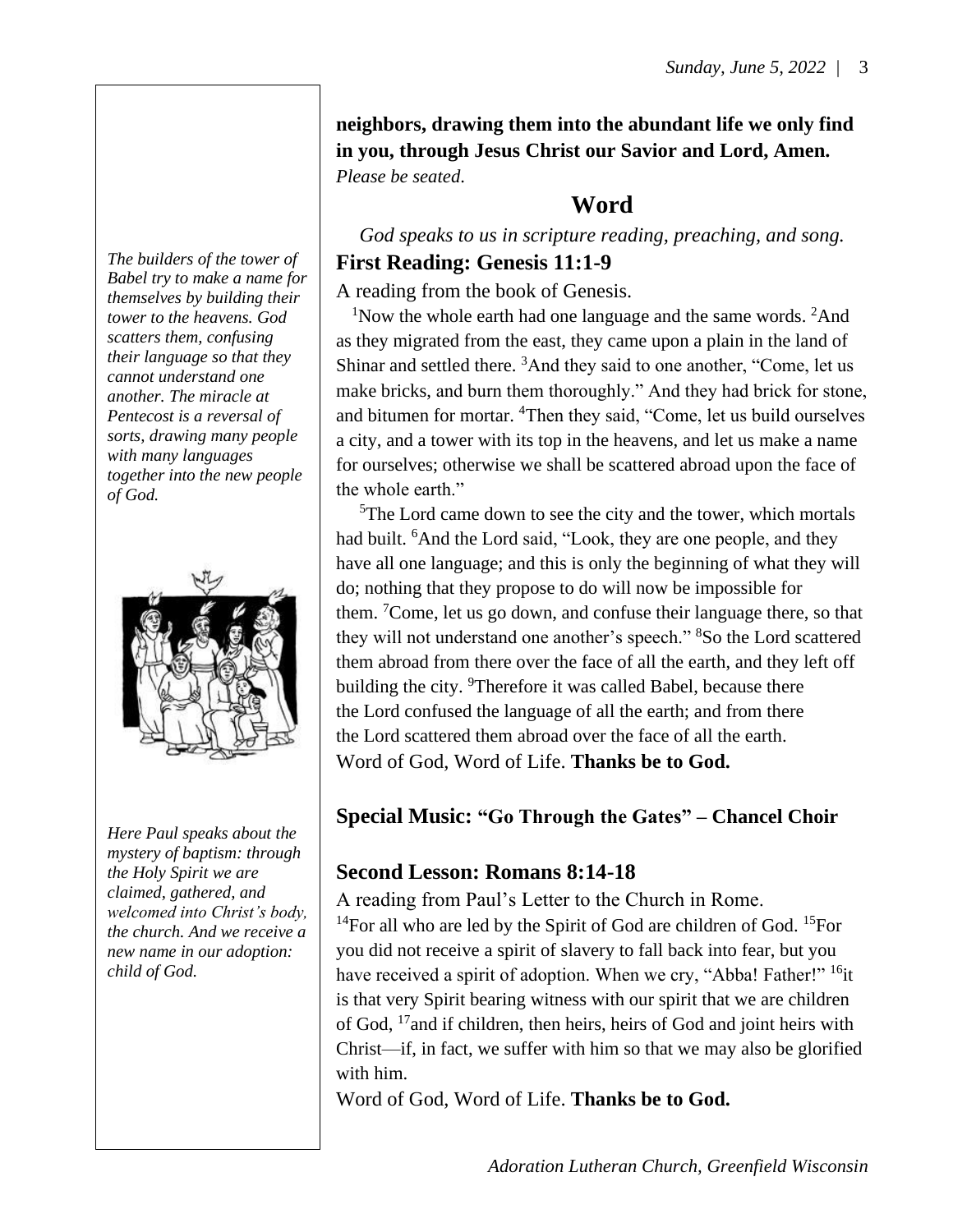







## **Children's Time**

*You are invited to stand.*

**Acclamation** *Celtic Alleluia* **ELW#174**

#### **The Story of Pentecost: Acts 2:1-21**

A reading from the Acts of the Apostles.

<sup>1</sup>When the day of Pentecost had come, [the apostles] were all together in one place. <sup>2</sup>And suddenly from heaven there came a sound like the rush of a violent wind, and it filled the entire house where they were sitting. <sup>3</sup>Divided tongues, as of fire, appeared among them, and a tongue rested on each of them. <sup>4</sup>All of them were filled with the Holy Spirit and began to speak in other languages, as the Spirit gave them ability.

<sup>5</sup>Now there were devout Jews from every nation under heaven living in Jerusalem. <sup>6</sup>And at this sound the crowd gathered and was bewildered, because each one heard them speaking in the native language of each. <sup>7</sup>Amazed and astonished, they asked, "Are not all these who are speaking Galileans? <sup>8</sup>And how is it that we hear, each of us, in our own native language? <sup>9</sup>Parthians, Medes, Elamites, and residents of Mesopotamia, Judea and Cappadocia, Pontus and Asia, <sup>10</sup>Phrygia and Pamphylia, Egypt and the parts of Libya belonging to Cyrene, and visitors from Rome, both Jews and proselytes, <sup>11</sup>Cretans and Arabs—in our own languages we hear them speaking about God's deeds of power." <sup>12</sup>All were amazed and perplexed, saying to one another, "What does this mean?" <sup>13</sup>But others sneered and said, "They are filled with new wine."

 $14$ But Peter, standing with the eleven, raised his voice and addressed them, "Men of Judea and all who live in Jerusalem, let this be known to you, and listen to what I say. <sup>15</sup>Indeed, these are not drunk, as you suppose, for it is only nine o'clock in the morning.  ${}^{16}$ No, this is what was spoken through the prophet Joel:

 $17<sup>17</sup>$ In the last days it will be, God declares, that I will pour out my Spirit upon all flesh, and your sons and your daughters shall prophesy, and your young men shall see visions, and your old men shall dream dreams.

 $18$ Even upon my slaves, both men and women, in those days I will pour out my Spirit; and they shall prophesy. <sup>19</sup>And I will show portents in the heaven above and signs on the earth below, blood, and fire, and smoky mist.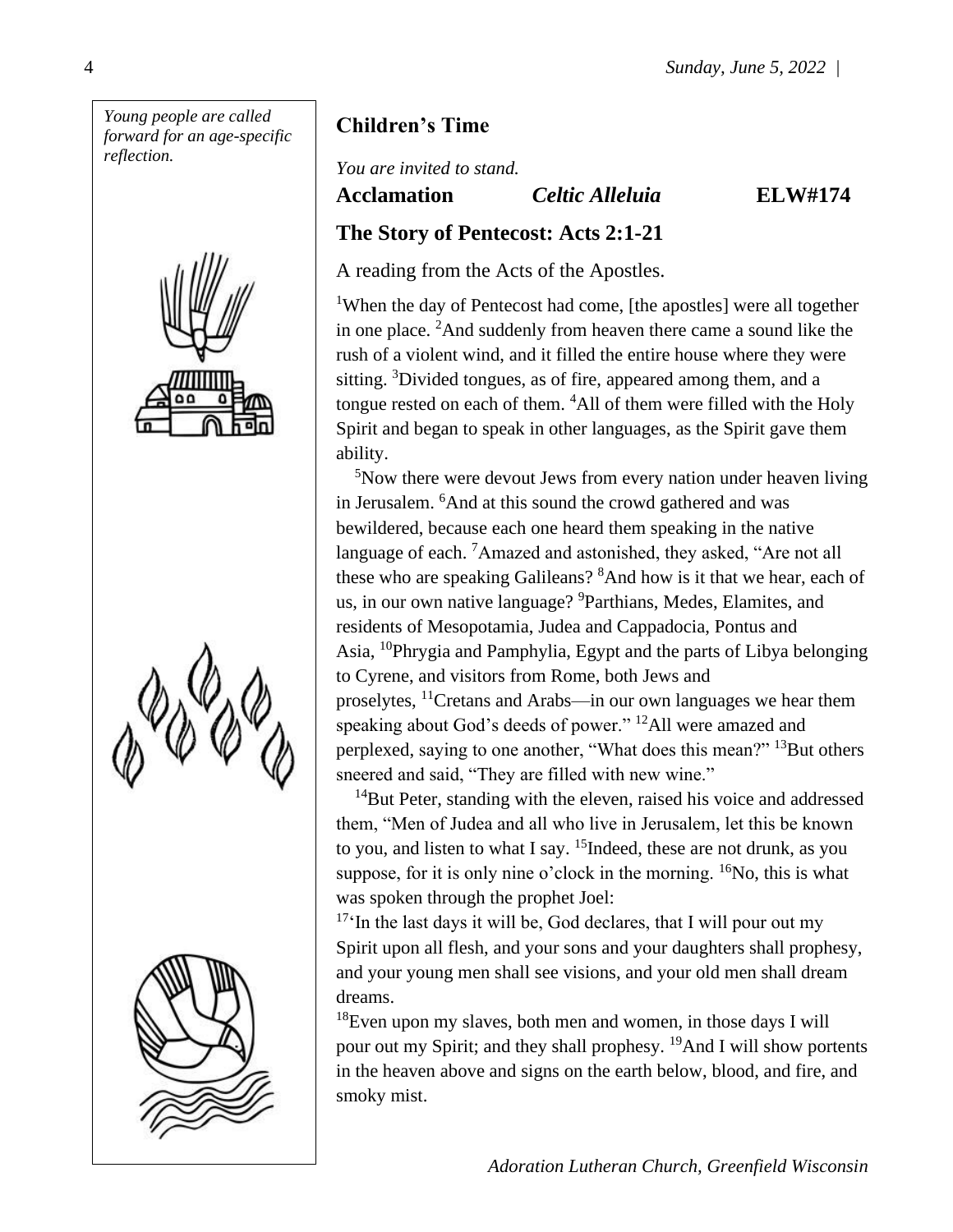<sup>20</sup>The sun shall be turned to darkness and the moon to blood, before the coming of the Lord's great and glorious day.

 $21$ Then everyone who calls on the name of the Lord shall be saved.'

Word of God, Word of Life. **Thanks be to God.**

#### **Sermon**

#### **Hymn of the Day** *Spirit of Gentleness* **ELW #396**

*You are invited to stand.*

**Nicene Creed**

**We believe in one God, the Father, the Almighty, maker of heaven and earth, of all that is, seen and unseen.**

**We believe in one Lord, Jesus Christ, the only Son of God, eternally begotten of the Father,**

**God from God, Light from Light, true God from true God, begotten, not made, of one Being with the Father; through him all things were made.**

**For us and for our salvation he came down from heaven, was incarnate of the Holy Spirit and the virgin Mary and became truly human.**

**For our sake he was crucified under Pontius Pilate; he suffered death and was buried. On the third day he rose again in accordance with the scriptures;**

**he ascended into heaven and is seated at the right hand of the Father. He will come again in glory to judge the living and the dead, and his kingdom will have no end.**

**We believe in the Holy Spirit, the Lord, the giver of life, who proceeds from the Father and the Son,\* who with the Father and the Son is worshiped and glorified, who has spoken through the prophets.**

**We believe in one holy catholic and apostolic church. We acknowledge one baptism for the forgiveness of sins. We look for the resurrection of the dead, and the life of the world to come. Amen.**

*Before Jesus ascended into heaven, he told his disciples they would be filled with the Holy Spirit. Now, amid signs of fire, wind, and a variety of languages, the people were amazed and astonished at Jesus' promise coming true. The fire and wind, associated with God's presence on Mount Sinai, are now experienced in the assembly of believers, and miraculous events, seen in the ministry of Jesus, occur now in the church. Acts is moving the church into all the ends of the earth and Acts 2 begins this multilingual proclamation. Luke cites the apocalyptic vision of the prophet Joel to authenticate the power of God among the leaders of the church. By "tongues" Luke refers to actual languages that were spoken in the Greco-Roman world.*

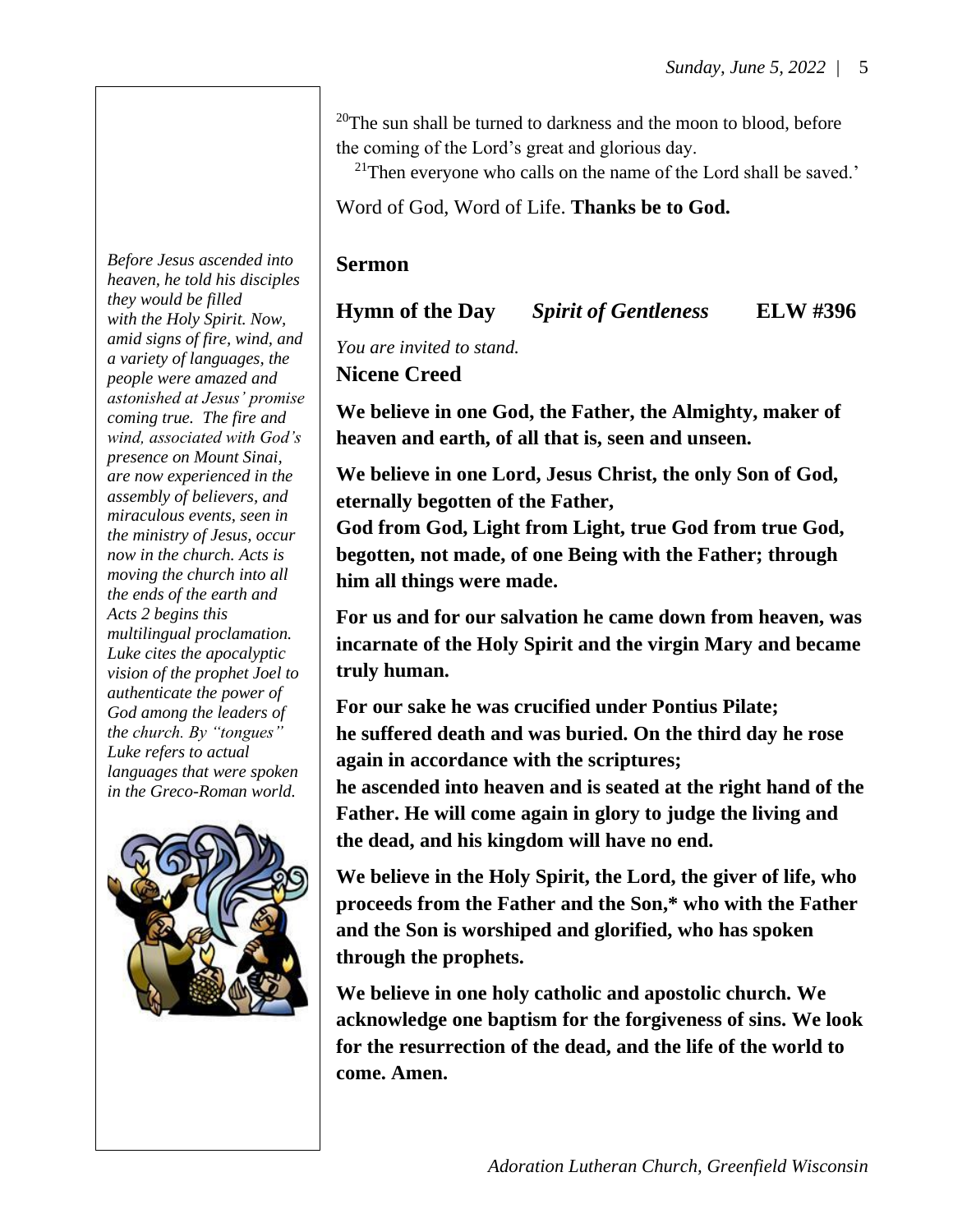*We hold the following people in our prayers:* Judy Goodwin and the family and friends grieving the death of Jim Goodwin; Pat Koch; Ruth Bauer; Betty Wing; John & Kathy Imp; Marilyn (Kathy Wakefield's sister); Ron Voegeli (son of Dick & JoAnn); Jackie (Jan Rinderle's niece); The community of Uvalde, TX and Robb Elementary School.

*We continue to pray for strength and recovery for:* Perry Buck; Dick Voegeli; Jan Rinderle; Pat (Cousin of Donna Babilius); Joani Bettin; Bob Bauer; Lindsay Pelaez (niece of the Schmidt family); Akasha (Greatgranddaughter of Joyce Weinert)

*We keep in our prayers:* Mary Binter Robinette (friend of the Regents); Keith (Sandy Eigner's brother-in-law); Susan (Darlene Witkowiak's daughter); Jeremy (nephew to Tom Nowakowski); Karen (Sandy Ringwall's sister); Caroline (Jill Lindberg's daughter); Scott & Debbie (family of Margaret Duris); Shelby and the Taylor Daniels Family (friends of Crystal Januchowski).

#### **Prayers of Intercession**

Set free from captivity to sin and death, we pray to the God of resurrection for the church, people in need, and all of creation.

> *After each petition is read, name your specific prayers for the petition aloud or in the silence of your hearts.*

God of dreams and prophecy: Send your wisdom, knowledge, faith, and persistence to all who share your liberating gospel. We pray for the church.

*Add your prayers for its leaders, mission, and unity.* God, in your mercy, **receive our prayer.**

God of fire, God of whirlwind: Reveal yourself through all living things. Sanctify your groaning creation. We pray for the planet.

*Name your prayers for the planet and all living things.*

God, in your mercy, **receive our prayer.**

God of many names: Draw near to your people as life is overshadowed by what divides. Where wars have not yet ceased, come quickly. Open your path of peace.

We pray for the nations and the world.

*Name your prayers for countries and conflicts and peoples.* God, in your mercy, **receive our prayer.**

God of comfort and strength: We look for your Spirit. Accompany all in sorrow and in crisis; in uncertainty and in despair. Abide with us. We pray for healing.

*Name your prayers for healing and wholeness* God, in your mercy, **receive our prayer.**

God of Relationships: Infuse this congregation with the fruits of your Holy Spirit. Bless our global and local partnerships. Open us to the stirrings of your mission.

We pray for our congregation and its values.

*Name your prayers for Adoration and our the wider community.* God, in your mercy, **receive our prayer.**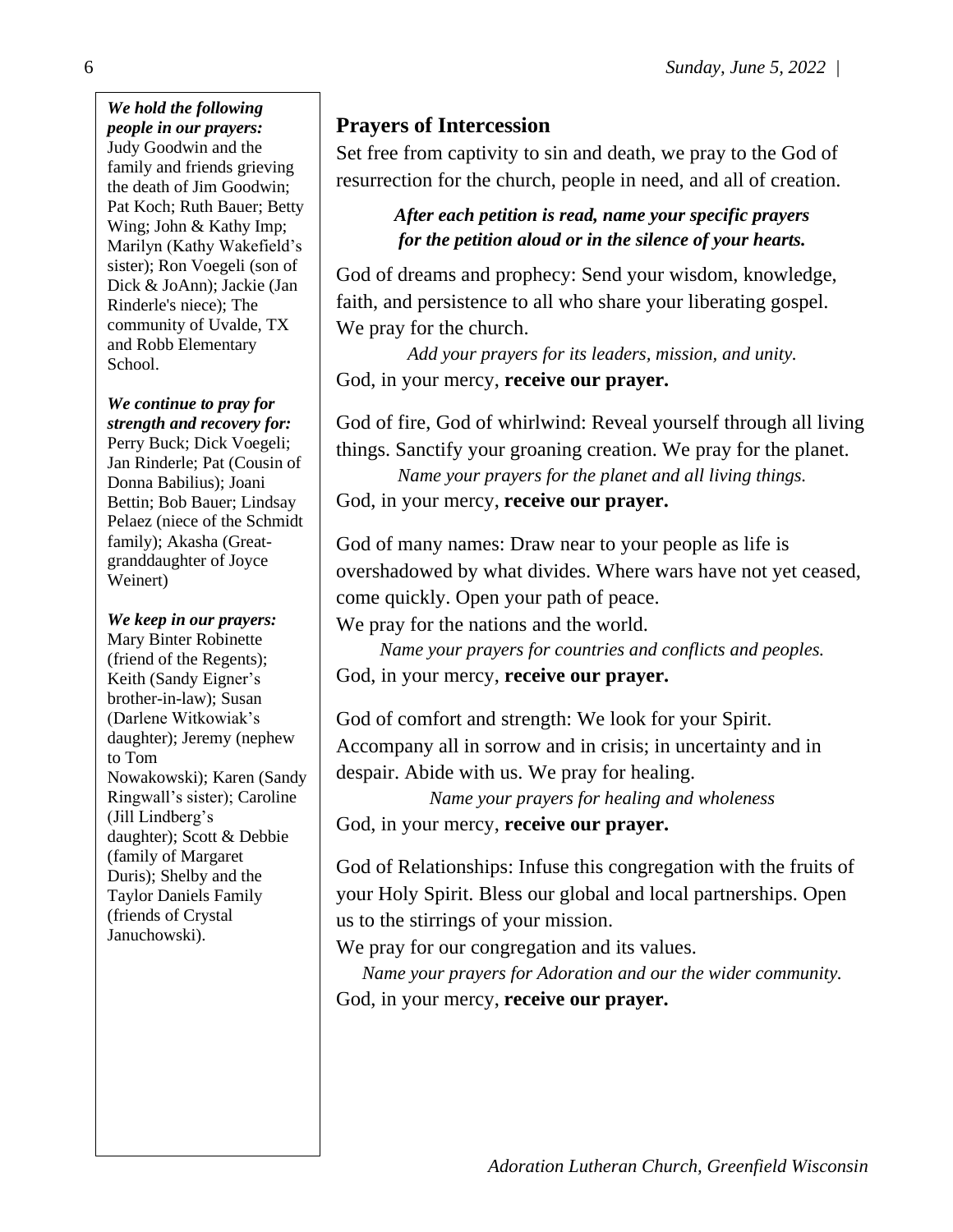God, Giver of Life: Be near to those who have died. Enfold those near death in your loving arms. Meet us in our fear and raise them, with all the saints, by your mercy.

We pray for the grieving.

*Name those who have recently died and those grieving.* God, in your mercy, **receive our prayer.**

In your mercy, O God, respond to these prayers, and renew us by your life-giving Spirit; through Jesus Christ, our Savior. **Amen**

## **Sharing of the Peace**

The peace of Christ be with you always. **And also with you.**

*Today we give our tithes and offerings by bringing them forth as we come to receive Communion.* 

## *Meal*

*God feeds us with the presence of Jesus Christ. You are invited to stand.*

# **Preparation Prayer**

Let us pray. **God of abundance: you have set before us a plentiful harvest. As we feast on your goodness, strengthen us to labor in your field, and equip us to bear fruit for the good of all, in the name of Jesus. Amen**

## **The Great Thanksgiving**

The Lord be with you. **And also with you.** Lift up your hearts. **We lift them up to the Lord.** Let us give thanks to the Lord our God. **It is right to give God thanks and praise.**

## **The Proper Preface** *(Sung)*

With great joy, our God we praise, for the blessings of our days. For the mercy we receive; through the cross of Christ we're freed.

Freed to love and serve like Christ; God's love promises us life. Give us strength, our call to hear, we sing with saints, far and near:

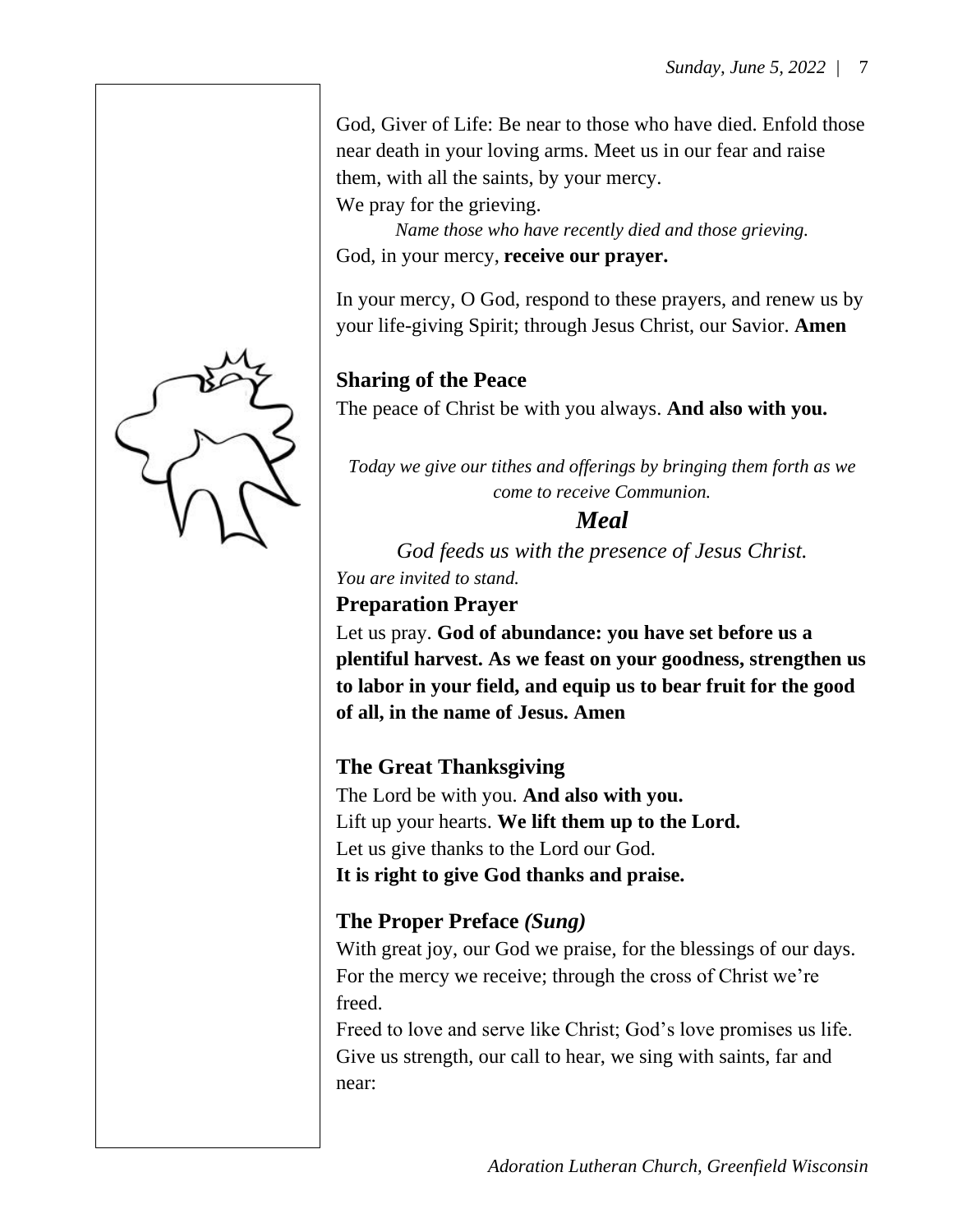

#### **Eucharistic Prayer**

Holy God, Breath of life and Fire of love: with a mighty wind you brought creation into being, and by a pillar of fire you led your people into freedom.

**We praise you for the gift of your Son, who poured out your Spirit on his disciples of every race and nation.**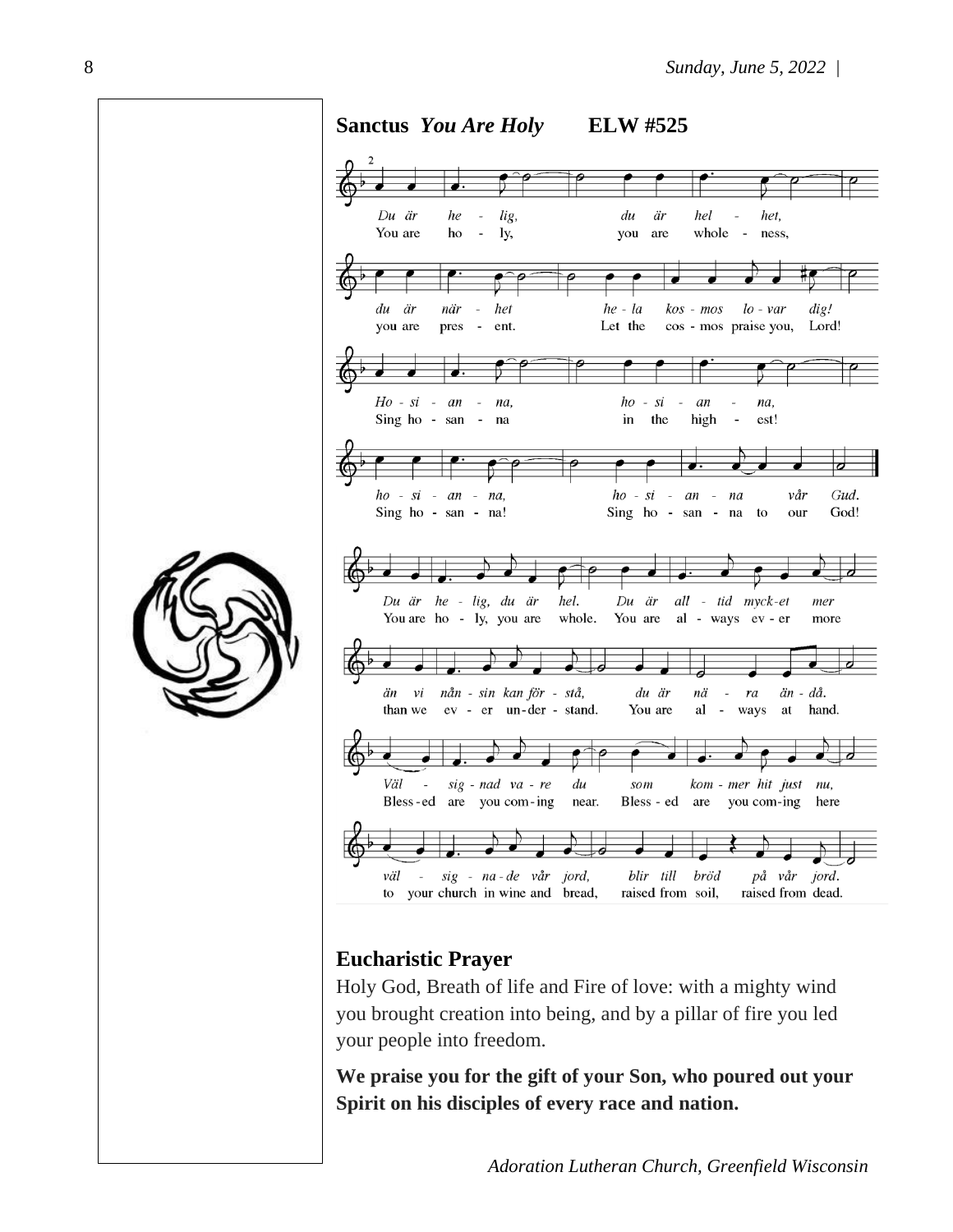

*ON RECEIVING HOLY COMMUNION You are invited to the Lord's Table by the Lord Jesus Christ himself. Therefore, Adoration Lutheran Church practices "Open Communion," which means we do not restrict anyone from receiving this gracefilled gift of God. Jesus loves everyone and welcomes everyone to his table of grace and peace. Glutenfree options are available.*

## **Words of Institution**

## **Epiklesis** *(Come, Holy Spirit)*

Remembering, therefore, his death, resurrection, and the sending of the holy and life-giving Spirit, we await Christ's coming again to renew the face of the earth.

Send now your Holy Spirit upon us and upon this meal: anoint us with your gifts of faith, hope, and love, that, with thankful hearts, we may be witnesses to your Son.

**Through him all glory and honor is yours, Almighty Father, with the Holy Spirit, in your holy Church, both now and forever. Amen**

**The Lord's Prayer** Gathered into one by the Holy Spirit, let us pray as Jesus taught us.

**Our Father, who art in heaven, hallowed be thy name, thy kingdom come, thy will be done, on earth as it is in heaven. Give us this day our daily bread; and forgive us our trespasses, as we forgive those who trespass against us; and lead us not into temptation, but deliver us from evil. For thine is the kingdom, and the power, and the glory, forever and ever. Amen.** *Please be seated.*

# **Invitation to Communion**

## **Lamb of God (ACS #962)**

*Please wait to come forward for Holy Communion until we have completed singing the song, "In this Feast of Love"*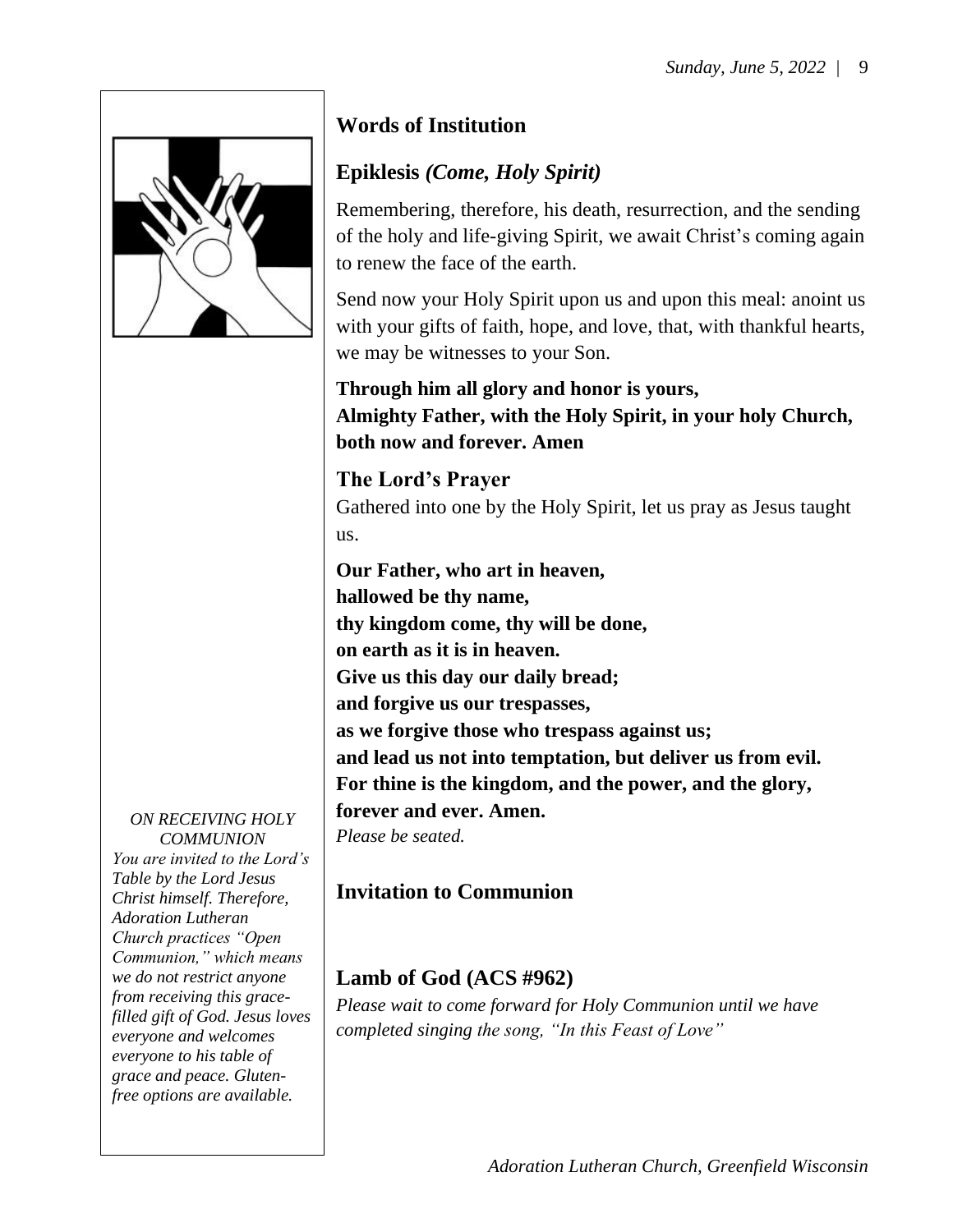

*We come forward to share in Holy Communion today. Please place used cups in the baskets on the end of the front pews. You may choose to receive a wafer and a poured cup of wine or juice or a pre-sealed packet containing both a wafer and juice. Gluten-free wafers available by indicating your need to the server. All are welcome to come forth and receive a blessing.*



## **Communion**

**Hymn During Communion** *(instrumental only) Come, Gracious Spirit, Heavenly Dove* **ELW #404** 

*You are invited to stand.* **Post-Communion Blessing**

#### **Prayer After Communion**

Let us pray. **Life-giving God, through this meal you have bandaged our wounds and fed us with your mercy. Now send us forth to live for others, both friend and stranger, that all may come to know your love. This we pray in the name of Jesus. Amen.**

#### **Sending**

*God blesses us and sends us in mission to the world.*